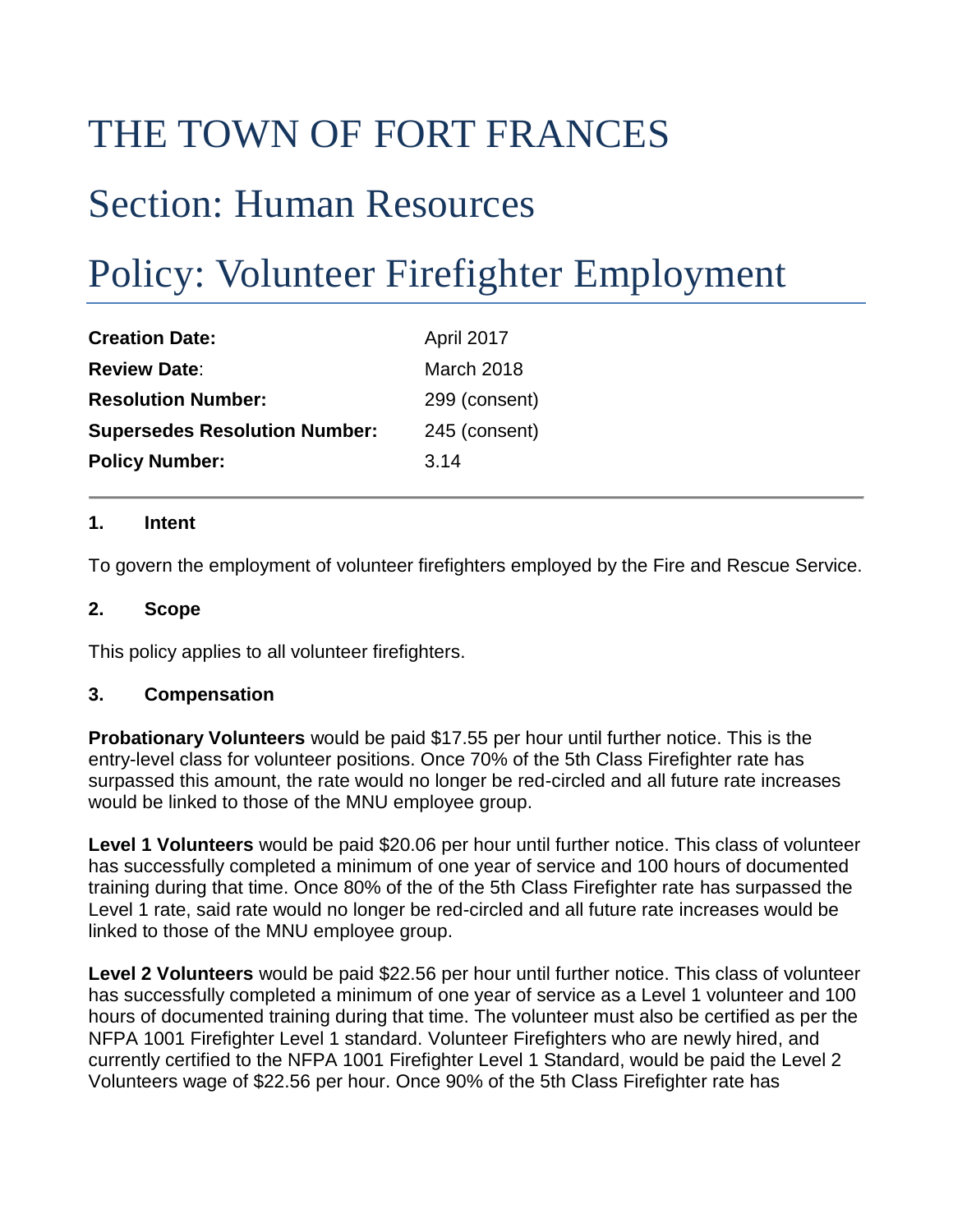surpassed the Level 2 rate, said rate would no longer be red-circled and all future rate increases would be linked to those of the MNU employee group.

**Level 3 Volunteers** would be paid \$25.07 per hour until further notice. This class of volunteer has successfully completed a minimum of one year of service as a Level 2 Volunteer and 100 hours of documented training during that time. The volunteer must also be certified as per the NFPA 1001 Firefighter Level 2 standard. Volunteer Firefighters who are newly hired, and currently certified to the NFPA 1001 Firefighter Level 2 Standard, would be paid the Level 3 Volunteers wage of \$25.07 per hour. Once 100% of the 5th Class Firefighter rate has surpassed the Level 3 rate, said rate would no longer be red-circled and all future rate increases would be linked to those of the MNU employee group.

Volunteer Firefighters who are employed by the Town of Fort Frances in another department, shall not lose any compensation, entitlement or benefit as a result of being called to attend an emergency incident during their scheduled work hours.

Therefore, employees shall receive their usual compensation for time spent on an emergency incident during scheduled work hours.

In the event that a Town employee's regular wage is lower than their applicable Volunteer Firefighter wage, the employee shall receive their volunteer firefighter wage.

Time for employees who are called to emergency incidents shall be billed to the Fort Frances Fire and Rescue Service.

#### **4. WSIB Coverage**

Volunteer firefighters are workers under the *Workplace Safety and Insurance Act*, and the WSIB considers the employers of these workers to be a municipal corporation. Volunteer firefighters are covered to the full extent of the WSIB Maximum Insurable Earnings Ceiling for each year.

#### **Rules for coverage**

Volunteers firefighters are also covered under this policy and considered to be in the course of employment when responding to an emergency call or alarm from their home, or from their regular employment, whether they are:

- travelling to the emergency or to the local emergency centre;
- carrying out their duties at the emergency;
- returning to the emergency centre or home after the emergency call or alarm, using the most direct or uninterrupted route.

#### **Additional coverage rules for volunteer firefighters:**

Volunteer firefighters are also covered while

• carrying out fire protection services as defined in the FPPA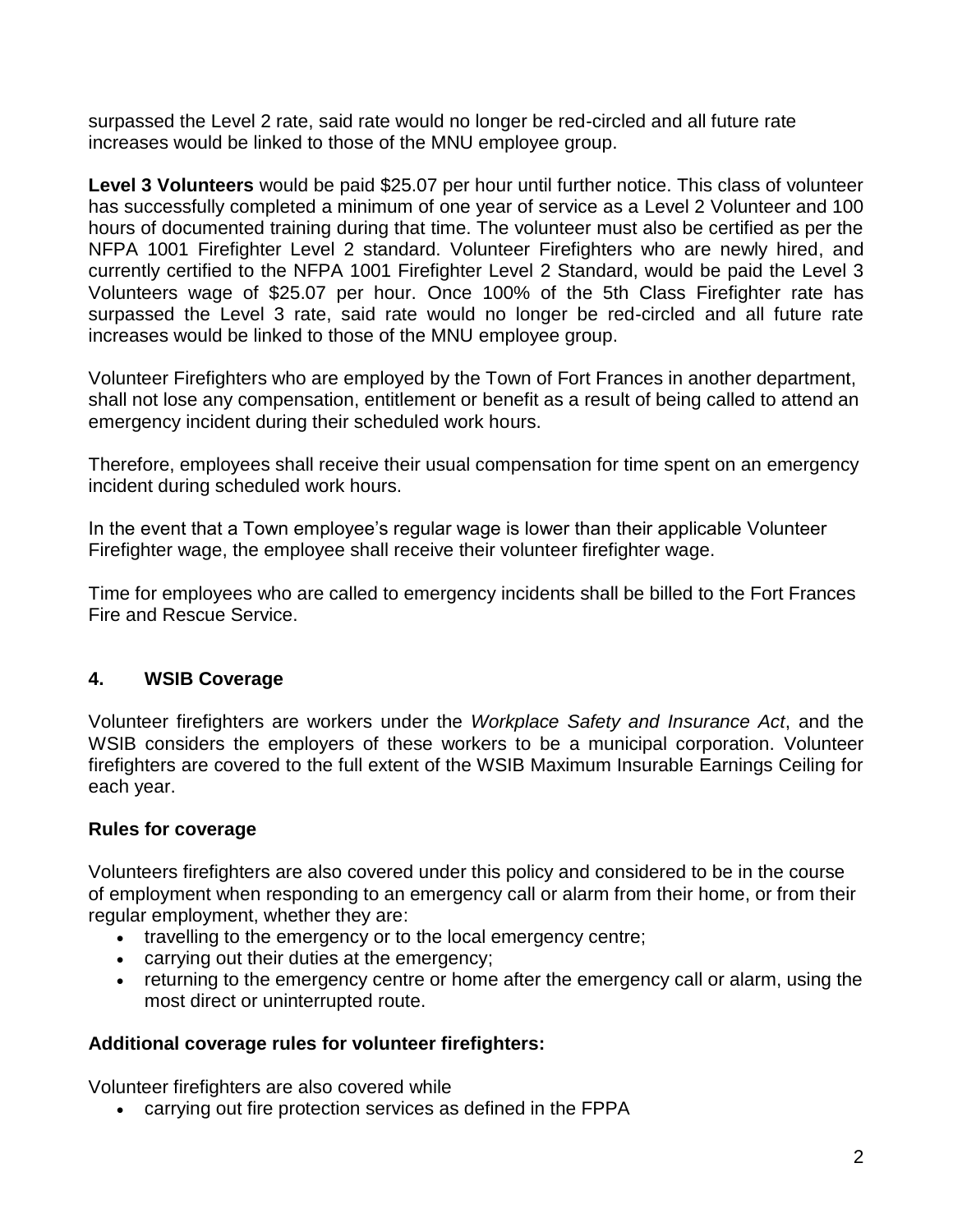- attending training programs required as a condition of employment, and/or
- participating in fire department training activities.

If required to travel away from the deemed employer's premises, volunteer firefighters may be covered if the criteria in WSIB Operational Policy 15-03-05 [\(Travelling\)](http://www.wsib.on.ca/WSIBPortal/faces/WSIBManualPage?cGUID=15-03-05&rDef=WSIB_RD_OPM&fGUID=835502100635000498) are met.

#### **Determining Average Earnings (WSIB Operational Policy 18-02-05)**

Where a worker is concurrently employed at the time of injury, the average earnings are the earnings from all employment at the time of injury.

#### **5. Accident & Sickness Program – AIG Insurance Company of Canada & VFIS**

All Fort Frances Fire & Rescue Volunteer Firefighters are enrolled in the Accident & Sickness Program offered by the AIG Insurance Company of Canada & VFIS.

All volunteer firefighters are required to complete a VFIS Beneficiary Designation For Accident & Sickness Policy Form, and submit the completed form to the Fire Chief/CEMC**.** As well, it is the responsibility of all volunteer members to inform the Fire Chief/CEMC of any changes to their insurance details.

#### **6. Vehicle & Insurance Requirements**

All volunteer firefighters must possess and maintain a minimum of a Valid G Ontario Driver's License (or equivalent), as well as have access to a vehicle; a copy of both the front and back of a volunteer firefighter's driver license must be submitted to the Fire Chief/CEMC for the purpose of record keeping.

As well, all volunteer firefighters must have valid insurance on any vehicle they utilize to respond to an emergency incident and/or other fire and rescue related activity/event.

It is the responsibilities of all volunteer firefighters to inform their insurer that they utilize their personal vehicle periodically to respond to emergency response calls as a member of the Fort Frances Fire & Rescue Service.

All volunteer firefighters must read and sign the Volunteer Firefighter Driver Pledge Form.

#### **7. Orientation Policies and Online Training**

All volunteer firefighters must attend and complete the Town of Fort Frances Orientation on the Town's policy manual, which includes the Employee Health and Safety Orientation Checklist. As well, all volunteer firefighters must complete any required online training as required by the Town of Fort Frances.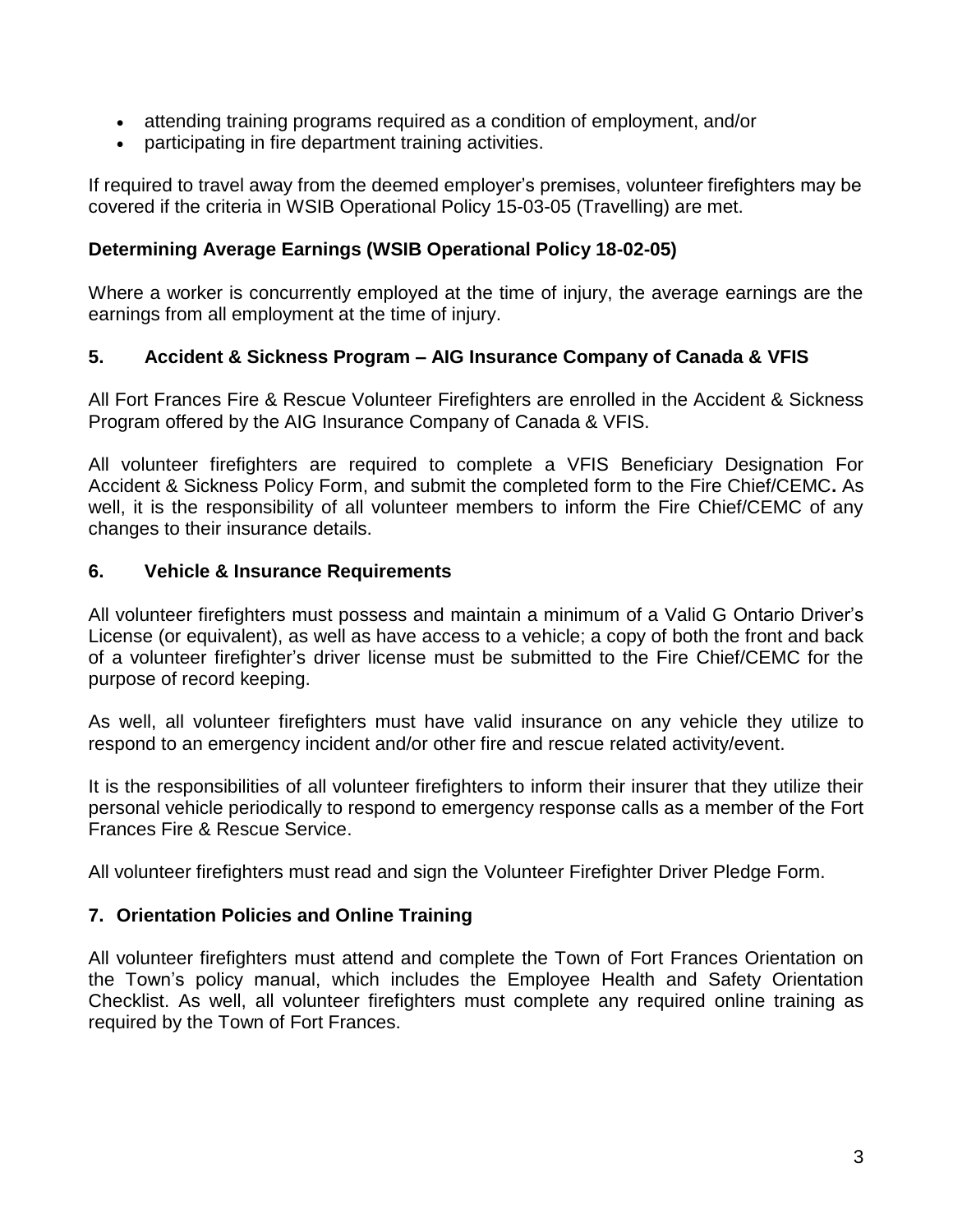#### **8. 40 Hour New Recruit Training Program**

All volunteer firefighters must attend and complete the 40 Hour New Recruit Training Program before being issued a fire pager and put into the Fire & Rescue Service Division System.

#### **9. Attendance for Training and Emergency Response Calls**

In order to ensure an optimal level of safety for all personnel whether attending training or responding to an emergency response call, all volunteer firefighters shall be required to maintain an annual response level as follows:

#### **Training:**

Attend a minimum of 60% of the regular scheduled training per year. If a volunteer firefighter is absent/unavailable during a regular scheduled training session due to work, illness, out of town etc. it is their responsibility to contact the Captain of Training and arrange to get caught up on what training was missed.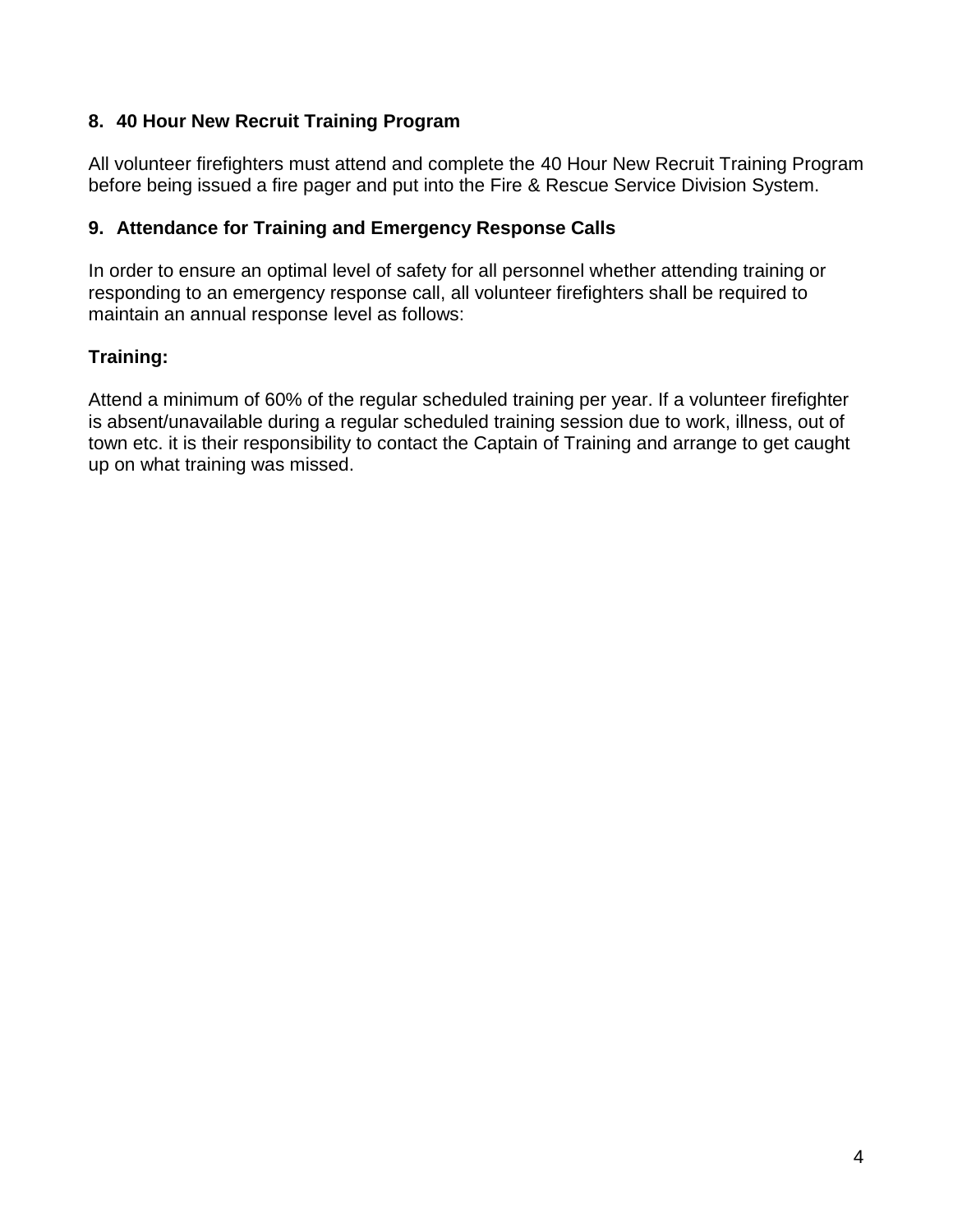#### **Emergency Response Calls:**

Respond to a minimum of 60% of the annual emergency response calls when requested.

Attendance records will be reviewed following each calendar year, with those members having attendance below the noted minimum levels being addressed on an individual basis by the Fire Chief/CEMC.

Personnel having annual attendance in either category which is below 60% will receive a letter from the Fire Chief/CEMC outlining options and requesting a meeting with the individual.

It is fully understandable that there may be instances where extenuating circumstances contribute to reduced levels of attendance and such instances can also be discussed on an individual basis to determine alternate arrangements.